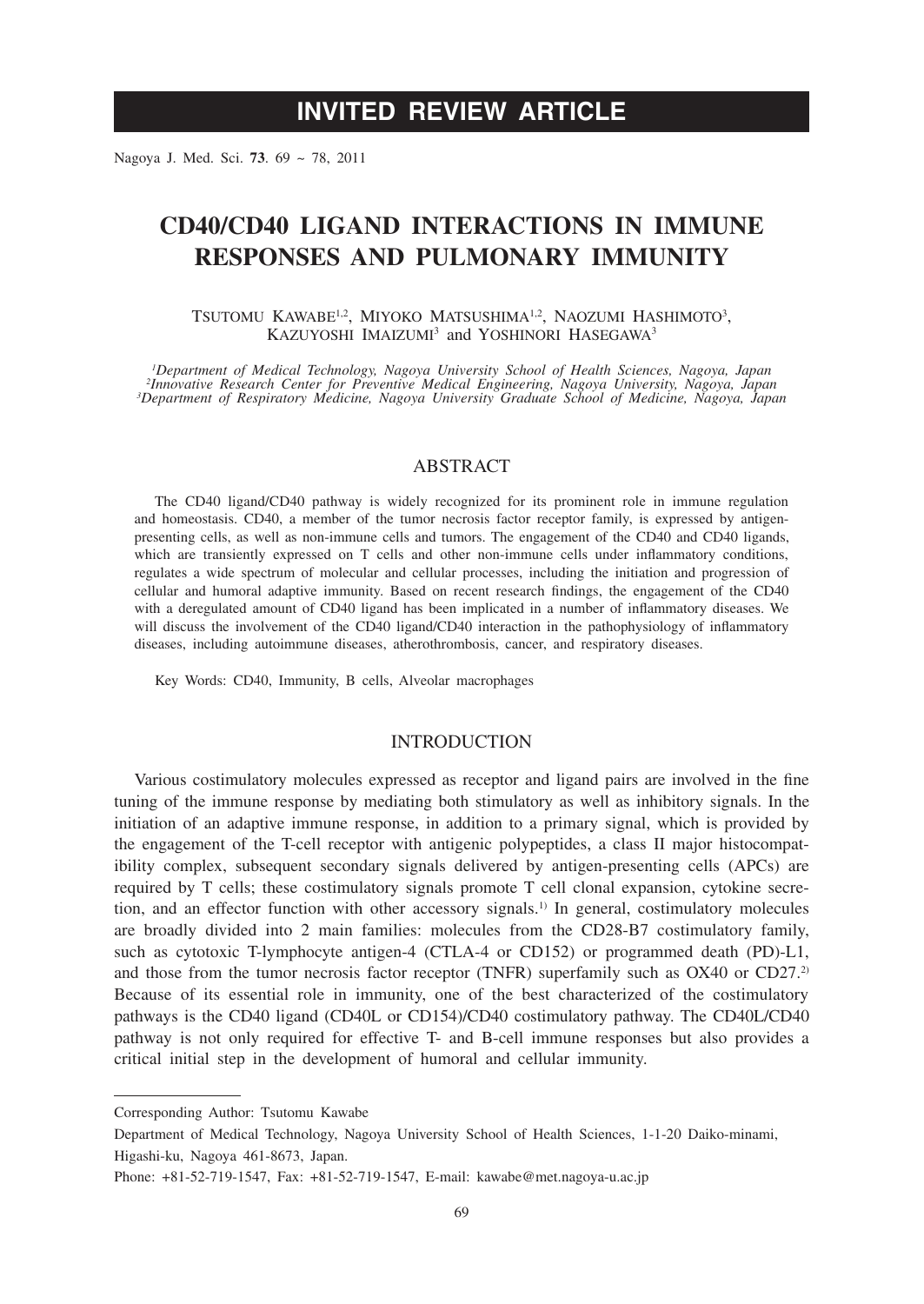The focus of this review is on the role of the CD40L/CD40 costimulatory system in the context of inflammation and clinical immunology, especially in the field of pulmonary medicine. Comprehensive reviews on the overall biology of the CD40L/CD40 system can be found in the literature.<sup>3-6)</sup>

#### *CD40 and CD40L*

CD40 is a 40- to 45-kD type I membrane protein and a member of the TNFR superfamily. The CD40 gene is located in chromosome 20 (q12-q13.2) and exists as a constitutional trimer complex on the cell surface. CD40 was initially characterized on B cells and is expressed on APCs, such as B cells, dendritic cells (DCs), macrophages, and monocytes, as well as on non-immune cells such as epithelial, endothelial, and mesenchymal (fibroblasts, myofibroblasts, synoviocytes, stellate cells, etc.) cells, platelets, and tumors.<sup>5)</sup> This widespread expression coupled with the identification of two additional ligands for CD40, i.e., the 70 kDa mycobacterial heat shock protein<sup>7)</sup> and the C4b binding protein,<sup>8)</sup> indicates that CD40 may play a broader role in human physiology and disease pathogenesis. Since the CD40 molecule acts as a transmembrane signal transducer that leads to the activation of intracellular kinases and transcription factors within the cell, the engagement of CD40 regulates a wide spectrum of molecular and cellular processes, including the initiation and progression of cellular and humoral adaptive immunity. Since CD40 lacks intrinsic kinase activity in the cytoplasmic tail, its signals are transduced largely through the ligand-dependent recruitment of adaptor proteins of the TNF receptor-associated factor (TRAF) family. TRAFs not only couple CD40 to intracellular signalling components but also trigger the release of this signaling complex from CD40 to the cytosol by operating as E3 ubiquitin ligases to activate proximal protein kinases. That allows the activation of mitogenactivated protein kinases (MAPKs) pathways, including the extracellular signal-regulated protein kinase (ERK), c-Jun N-terminal kinase (JNK) and p38 MAPK, the phosphatidylinositol 3-kinase (PI3K) cascade, the transcription factors nuclear factor-kB (NF-kB), and the signal transducer and activator of transcription (STAT).<sup>9,10)</sup> These pathways act in concert to regulate many of the reported activities of CD40 in a cell-type and microenvironment-dependent manner.

CD40L is a 32- to 39-kDa type II transmembrane protein and a member of the TNF ligand superfamily (TNFSF, which consists of such as TNF, lymphotoxin, CD27L, CD30L, and FasL). The CD40L gene is located at chromosome  $X$  (q26.3-q27.1) and is expressed preferentially by activated CD4+ T cells as well as activated B cells and platelets, although it is also variably induced on monocytic cells, natural killer cells, mast cells, and basophils under inflammatory conditions.6) A soluble form of CD40L (sCD40L) has been reported to express biological activities similar to the transmembrane form, triggering a CD40L/CD40 signalling cascade and also stabilizing the arterial thrombi by a  $\beta$ 3 integrin-dependent mechanism as an  $\alpha$ IIb $\beta$ 3 ligand.<sup>11,12)</sup> Moreover, the integrins  $\alpha$ 5 $\beta$ 1 and Mac-1 were also recently identified as novel CD154 receptors expressed on many cell types.<sup>13,14)</sup>

#### *CD40L/CD40 interaction in immunity*

CD40 interacts with CD40L, which is found primarily on activated T cells, playing a role in both humoral and cellular immune responses. After its ligation, CD40 is activated and then binds to TRAF proteins, which can propel a wide range of downstream signaling pathways with the subsequent production of surface and secreted molecules that ultimately impact on both humoral and cellular immunity, and eventually on inflammatory responses.<sup>5)</sup>

#### *CD40L/CD40 interaction in humoral immunity*

The critical role of a CD40L/CD40 interaction in the establishment of an effective thymus-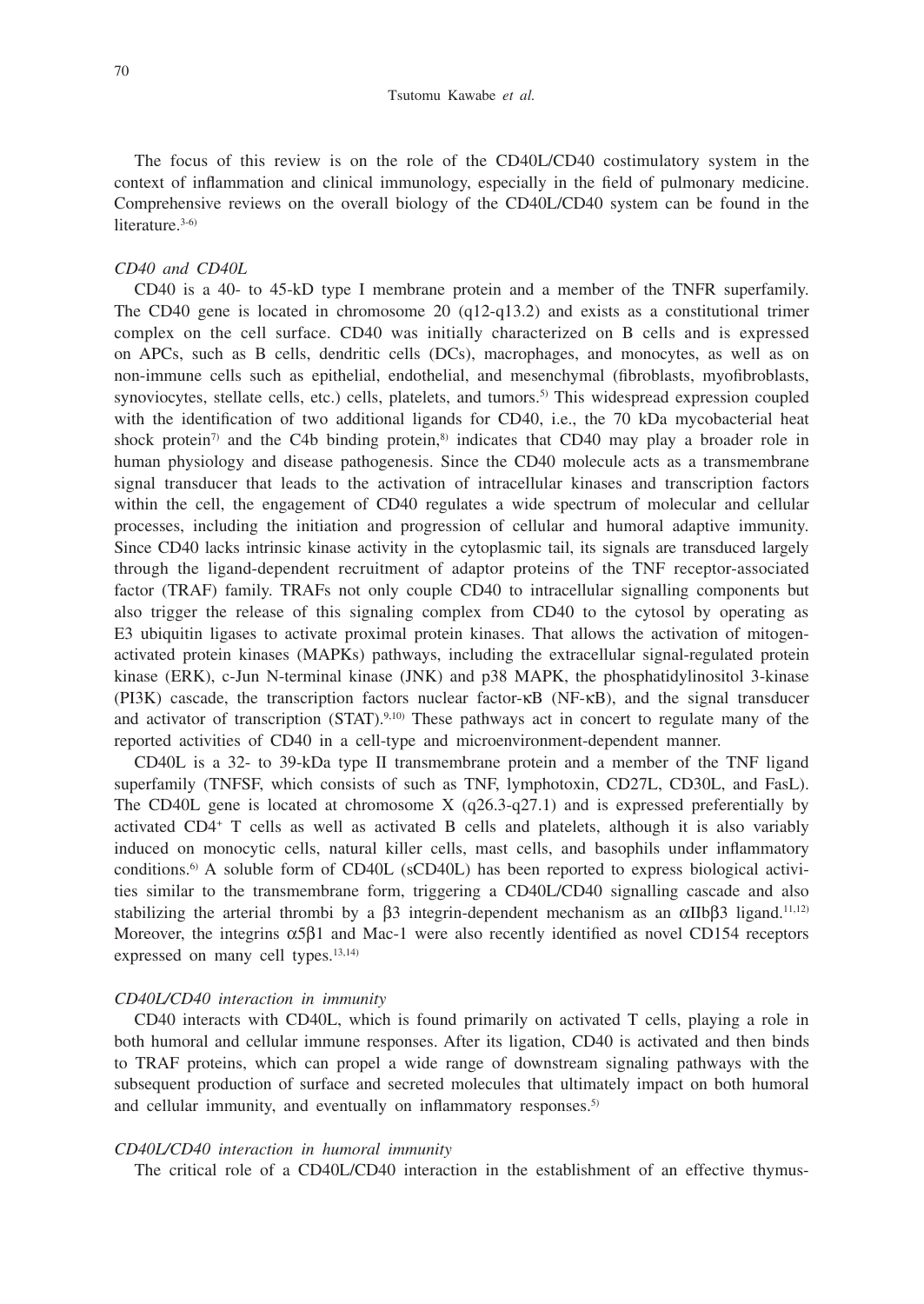dependent (TD) humoral immune response became apparent and gained practical clinical relevance when patients suffering from the X-linked hyper-immunoglobulin (Ig) M syndrome (X-HIGM) were found to carry mutations in the CD40L gene.15) Such patients exhibit defective antibody production with a lack of circulating IgG, IgA, and IgE owing to their inability to switch the IgM isotype. Since patients with X-HIGM are thus immunocompromised in their humoral immune response, the activation of CD40 on B cells by CD40L is crucial for T cell-dependent B cell proliferation, differentiation, germinal center formation, as well as antibody isotype switching and affinity maturation, with those processes essential for the generation of memory B cells and long-lived plasma cells (Fig. 1). All of these *in vitro* events have been reproduced *in vivo* in mice carrying a genetic disruption of the CD40L/CD40 pathway.<sup>16-19)</sup> Mutations of the CD40 gene can also cause an autosomal recessive form of hyper IgM, which has been reported to be immunologically and clinically indistinguishable from the X-HIGM caused by CD40L deficiency.<sup>20)</sup>

We used CD40-deficient mice to investigate the role of humoral responses of antigen-specific IgG, IgE, and IgA in animal models of type I and type II allergic diseases.<sup>21,22)</sup> Since IgE does not explain all the symptoms encountered in the immediate hypersensitivity reaction to allergen, and since IgE-independent mechanisms have been speculated to induce the systemic type I hypersensitivity reaction, we investigated whether antigen-specific antibodies were indispensable to induce systemic anaphylaxis, and then whether the immunized antigen and this antigen-specific IgG induced both passive cutaneous anaphylaxis and passive systemic anaphylaxis. Furthermore, we confirmed the involvement of IgG in anaphylaxis by blocking with a monoclonal antibody (mAb) against the receptor for IgG  $(Fc\gamma R)$ .<sup>21)</sup> In a murine model of Goodpasture syndrome, which is representative of type II hypersensitivity diseases, we reported the critical involvement



**Fig. 1** B cell activation during cognate interactions with T cells and antigen-driven B cell differentiation. Engagement of CD40 on antigen-driven B cells undergoes clonal expansion, and their immunoglobulin genes undergo two unique alterations: class switch recombination and affinity maturation through somatic hypermutation and selection. These cellular and molecular processes promote antibody production (plasma cells) and the development of high-affinity B cell memory in response to foreign antigen exposure.

 TCR, T-cell receptor; MHC, major histocompatibility complex; AID, activation-induced cytidine deaminase; UNG, uracil-DNA glycosylase.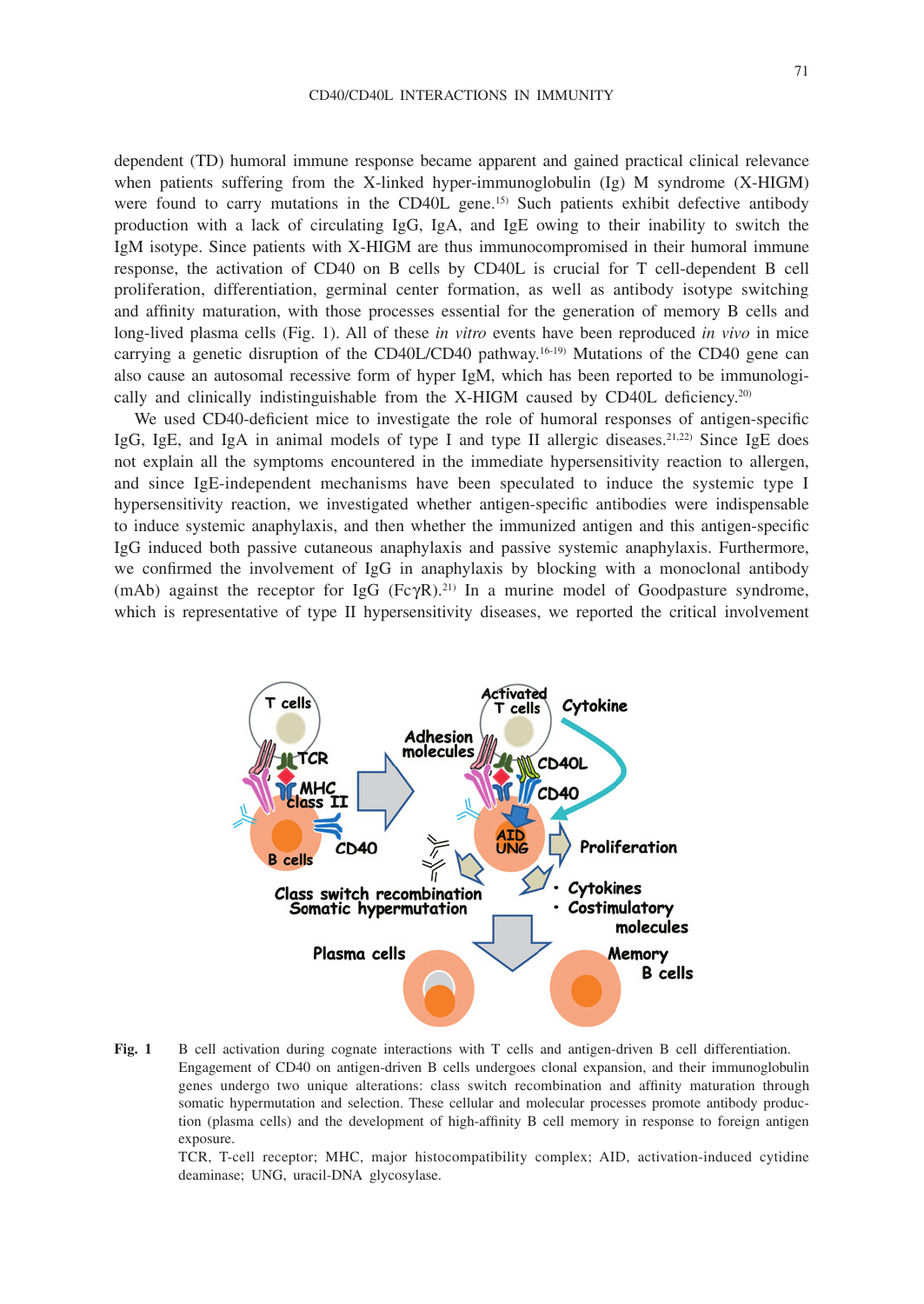of FcgR rather than the complement system in the development of disease using CD40-deficient mice to demonstrate the importance of antigen-specific IgG, IgE, and IgA.

Although CD40L/CD40 interaction was thought to comprise only a pair of CD40 and CD40L, the other receptors and ligands have also been recently identified. However, the roles and possible mechanisms of these newly found molecules in humoral immunity have not actually been reported in the available literature.

## *CD40L/CD40 interaction in cellular immunity*

While initially thought to be involved only in regulating humoral immunity, $3$  with the improvement in our understanding of the essential role of CD40L/CD40 in the development of TD humoral immunity, evidence began to accumulate indicating that CD40L/CD40 is also critical in the development of cellular immunity. Among a multitude of cellular functions, CD40L regulates the costimulatory activity of APCs, inducing B cells to upregulate the expression of CD80 (B7.1) and CD86 (B7.2) and DCs to upregulate the expression of CD54 and CD86.23) CD40L/CD40 interactions between CD4+ T cells and professional APCs influence T-cell priming and T-cell-mediated effector functions, while CD40L/CD40 interactions condition the APCs so that they are equipped for activation of CD8+ T cells. Additionally, ligation of CD40 on DCs leads to the production of various cytokines, including interleukin (IL)-8, TNF- $\alpha$ , and macrophage inflammatory protein (MIP)-1 $\alpha$ . Interestingly, as we have reported that CD40 stimulation plays an important role in two critical steps of cellular immunity, i.e., the generation of Th1 response and the activation of macrophages for the control of *Leishmania major* infection,24) CD40L/CD40 interactions have also proved important in the activation of macrophages and the amplification of the innate immune response to intracellular and extracellular pathogens. In addition, CD40L is one of the most potent stimulators of DCs that engulf debris and dying cells in tissues and induce DCs to produce IL-12, a cytokine that plays a key role in the polarization of Th1 immune responses.<sup>25)</sup>

As might be expected, functional interactions between CD40 and CD40L are bidirectional, as exemplified by the observation that CD40-expressing APCs contribute to T cell activation. It has been demonstrated that CD4<sup>+</sup> helper T cells proliferate poorly in response to antigen exposure, produce little IL-4 or interferon  $(IFN)$ - $\gamma$ , and fail to generate antigen-specific T cell responses without a CD40L/CD40 pathway.<sup>26)</sup> That is most evident in the role of this CD40L/CD40 pair in the development of cytotoxic  $T$  cells to tumors, viruses, and alloantigens.<sup>27,28)</sup>

As mentioned above, in addition to being expressed by normal classical lymphoid cells, both CD40 and CD40L are found not only on non-lymphoid hematopoietic cells, such as eosinophils, basophils, and monocytes, but also on non-hematopoietic compartments, including epithelial and endothelial cells, fibroblasts, myofibroblasts, synoviocytes, and stellate cells. As an effective way to communicate with numerous types of these cells and immune cells, a CD40L/CD40 interaction can result in the amplification of immune and inflammatory responses by the production of proinflammatory cytokines, chemokines, matrix metalloproteinases, prostaglandins, and the upregulation of adhesion molecules in these cells (Fig. 2). Moreover, without direct cell-cell interaction, sCD40L, a truncated soluble form of CD40L, retains its biological activity and acts as a cytokine. The main source of sCD40L is platelets, which produce nearly 95% of the plasma sCD40L pool. The role of circulating sCD40L in atherothrombosis is widely accepted.

Many studies have indicated that the CD40L/CD40 system participates in the pathogenic processing of chronic inflammatory diseases, such as diabetes, graft rejection, atherosclerosis, and cancer. An expression of CD40 is also evident in the majority of hematopoietic and epithelial malignancies where it has been implicated in oncogenic events.<sup>5)</sup>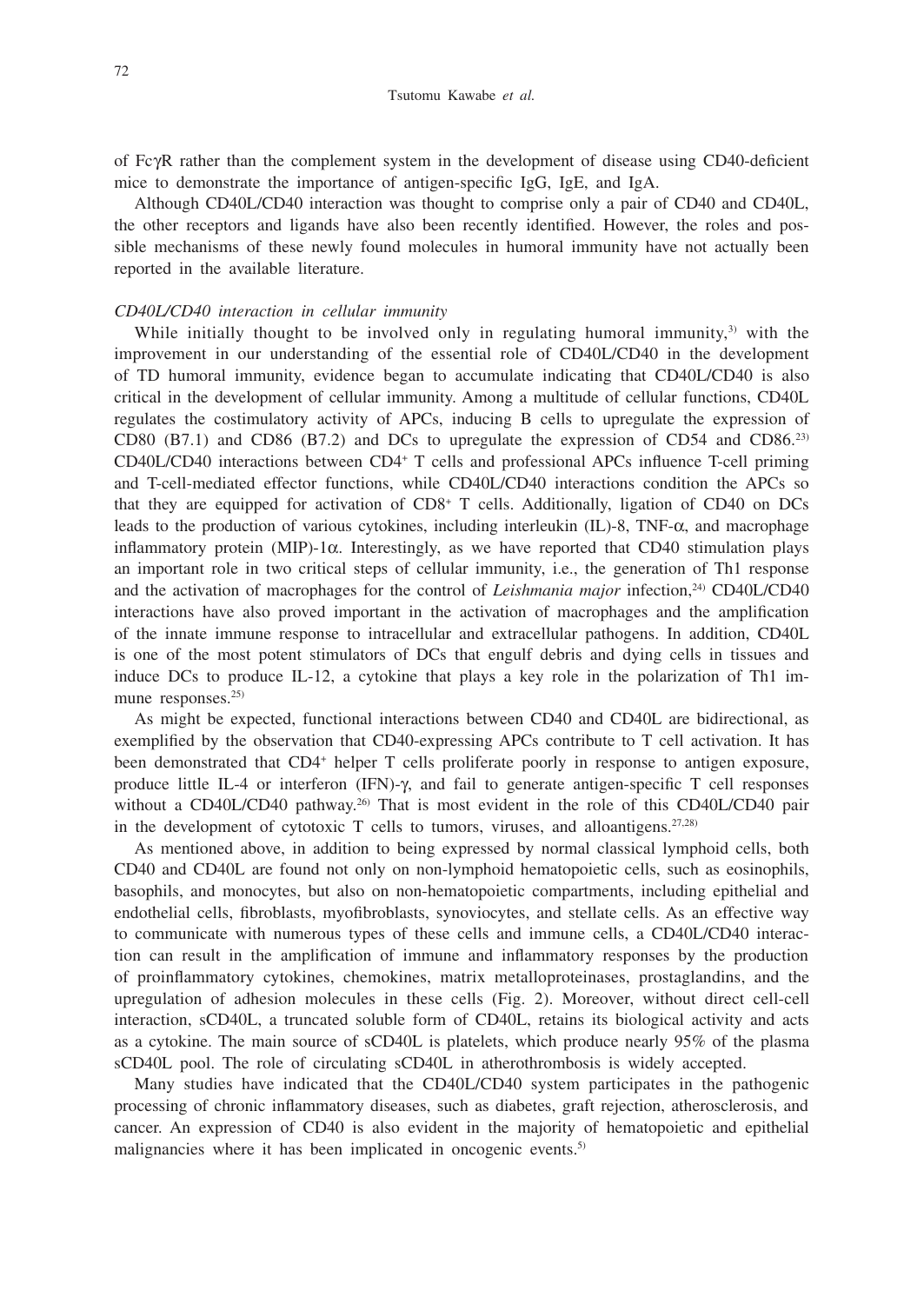

**Fig. 2** Pleiotropic effects resulting from the interaction between CD40L (on T cells and platelets, or in soluble form) and CD40 on immune or non-immune cells.

 When activated through the CD40 pathway, dendritic cells, macrophages, and monocytes induce a rather wide range of effects, which include the production of cytokines, cyclooxygenases (COX), an inducible nitric oxide synthase (iNOS), matrix metalloproteinases (MMPs), and an upregulation of cell adhesion molecules.

 Activation of non-immune cells through the CD40 pathway induces a spectrum of effects similar to those observed in monocytic cells.

## *CD40L/CD40 interaction in disease pathogenesis*

The chronic engagement of CD40 with a deregulated amount of CD154 has been implicated in a number of human pathologies, including atherosclerosis, autoimmunity and many inflammatory diseases.

#### *Autoimmune disease*

In a number of animal models, the CD40L/CD40 interaction has been shown to be involved in the onset of inflammatory disease, including experimental autoimmune encephalomyelitis, collagen-induced arthritis, thyroiditis, uveitis, inflammatory bowel disease, and diabetes.<sup>29-35)</sup>

Originally, the blockade of the CD40L/CD40 pathway disrupts the interaction between APCs and T cells, resulting in the lack of a secondary signal and the anergy of autoreactive T cells, which are a substantive contributor to the pathogenesis of autoimmune disease. Since CD40 has been demonstrated to be expressed on activated T cells and act as costimulatory molecules, the CD40L/CD40 pathway is now thought to be important for pathogenesis and development of autoimmune diseases, influencing not only the cognitive activation of APC but also that of T cells.36) Wagner et al. have reported that CD40 is also expressed on thymocytes and up to 50% of peripheral T cells in autoimmune prone strains of mice.<sup>37)</sup> The Wagner group has also demonstrated that CD40<sup>+</sup> CD4 T cells are auto-aggressive and comprise a unique pathogenic T cell population in nonobese diabetic mice.38,39)

There is now mounting evidence that CD40 is also expressed on activated T cells and may play a functional role in response to pathogens and the development and maintenance of autoimmune disease.

#### *Atherothrombosis*

CD40L/CD40 expression is known to be up-regulated in atheroma-associated cells. CD40L/ CD40 interactions activate these cells by promoting the expression of molecules thought to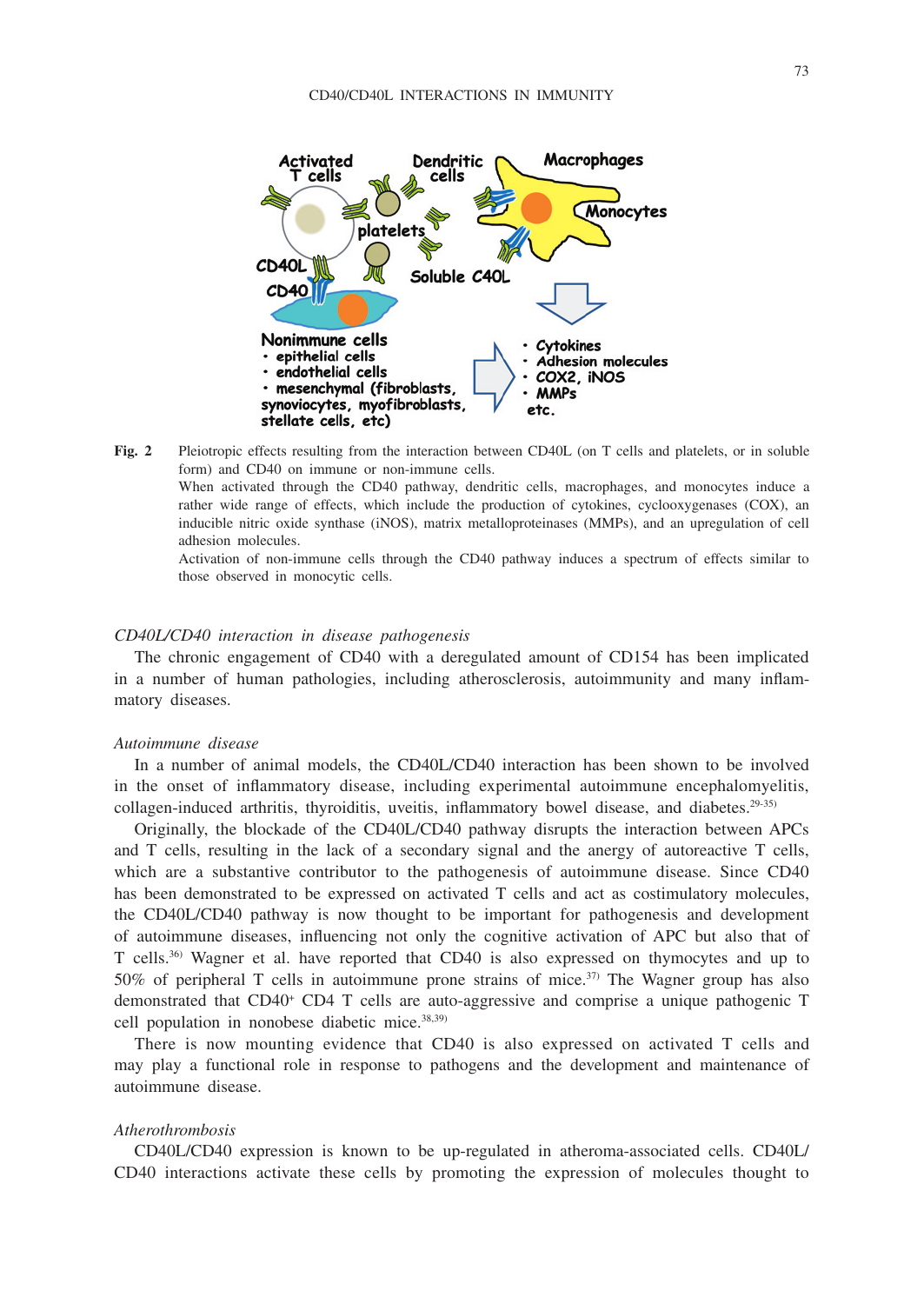be involved in atherosclerotic plaque formation, such as adhesion molecules, cytokines, matrix metalloproteinases, and tissue factor. Furthermore, CD40L/CD40 ligation may promote leukocyte recruitment, participate in plaque weakening and play a prominent role in thrombotic events after plaque rupture. CD40L/CD40 (and possibly sCD40L) play a key role in atherothrombosis by acting as a link between platelets, inflammation, thrombosis, and atherogenesis.40)

## *Cancer*

Expression of CD40 is not restricted to normal cells but is also evident in many tumor cells, including nearly all B-cell malignancies and up to 70% of solid tumors. In fact, CD40 was first discovered as an antigen expressed in bladder carcinoma simultaneously with its identification as a receptor on B cells.41) CD40 has been shown to provide both tumor-promoting and growthinhibitory effects on CD40-positive cancer, depending upon the circumstances. As in normal B cells, CD40 ligation in certain B-cell malignancies causes an increase in the expression of many factors that protect the cell from apoptosis induced by apoptotic agents.42) Furthermore, the coexpression of CD40 and its ligand in malignant cells confers oncogenic properties, increasing their proliferation, motility and invasion,<sup>43)</sup> and their co-expression enables tumors to manipulate both T-cell and APC compartments, most likely contributing to the establishment of an immunosuppressive tumor microenvironment. On the other hand, CD40 induces apoptotic and antiproliferative activity on selected neoplastic cells. $44,45$  Although the CD40 molecule lacks death domains, apoptosis may occur via the induction of membrane-bound cytotoxic ligands of the TNF family such as TNF- $\alpha$ , FasL and TNF related apoptosis-inducing ligand (TRAIL).<sup>44)</sup> Thus, CD40 ligation may directly mediate cytotoxic effects on neoplastic cells and/or indirectly by affecting tumor growth through the activation of host antigen-presenting cells, which then propel T-cell responses directed against tumors. Synergy develops if tumor antigens that are shed after a direct cytotoxic attack can be taken up by antigen-presenting cells during the activation process and confer tumor specificity on the resulting T-cell response. We investigated the anti-tumor activity of alveolar macrophages (AMφ) through a CD40-CD40L interaction. We established CD40L-expressing lung cancer cells by transfection with the CD40L gene. The CD40L-transfected lung cancer cells stimulated CD40 on AM $\varphi$ , which was induced in the production of nitric oxide, TNF- $\alpha$ , and IL-12, and in tumoricidal activity in the presence of IFN- $\gamma$ , which increased the expression of CD40 on AMφ. Furthermore, cocultivation of spleen cells with CD40L-transfected cancer cells induced specific cytotoxic T cells for wild-type cancer cells.46) Based on these observations of *in vitro* experiments, we investigated *in vivo* experiments and demonstrated that CD40L-transfected lung cancer cells were rejected in wild-type mice, syngeneic to cancer cells, by the induction of tumor-specific cytotoxic T-cell immunity. Those results were confirmed using CD40-deficient mice that were unable to generate a protective anti-tumor immune response following the inoculation of CD40L-transfected cells.47) On the other hand, in animal models of cancer, CD40L therapy was proven to reduce tumor growth to inhibit the angiogenesis-based promotion of tumor growth. Accumulating evidence suggests that the CD40 pathway played its emerging role in the treatment of malignancy. Recently, preliminary findings emerging from clinical trials indicate that antibodies to CD40 can induce immune modulation and clinical responses in cancer patients.

### *Respiratory disease*

Respiratory diseases range from the mild and self-limiting such as the common cold to the life-threatening such as bacterial pneumonia or pulmonary embolism. CD40-CD40L interactions have reportedly been involved in the pathophysiology of many inflammatory lung disorders, such as bronchial asthma, acute lung injury (ALI)/acute respiratory distress syndrome (ARDS), and interstitial pneumonia. To investigate the contribution of CD40-CD40L interactions to bronchial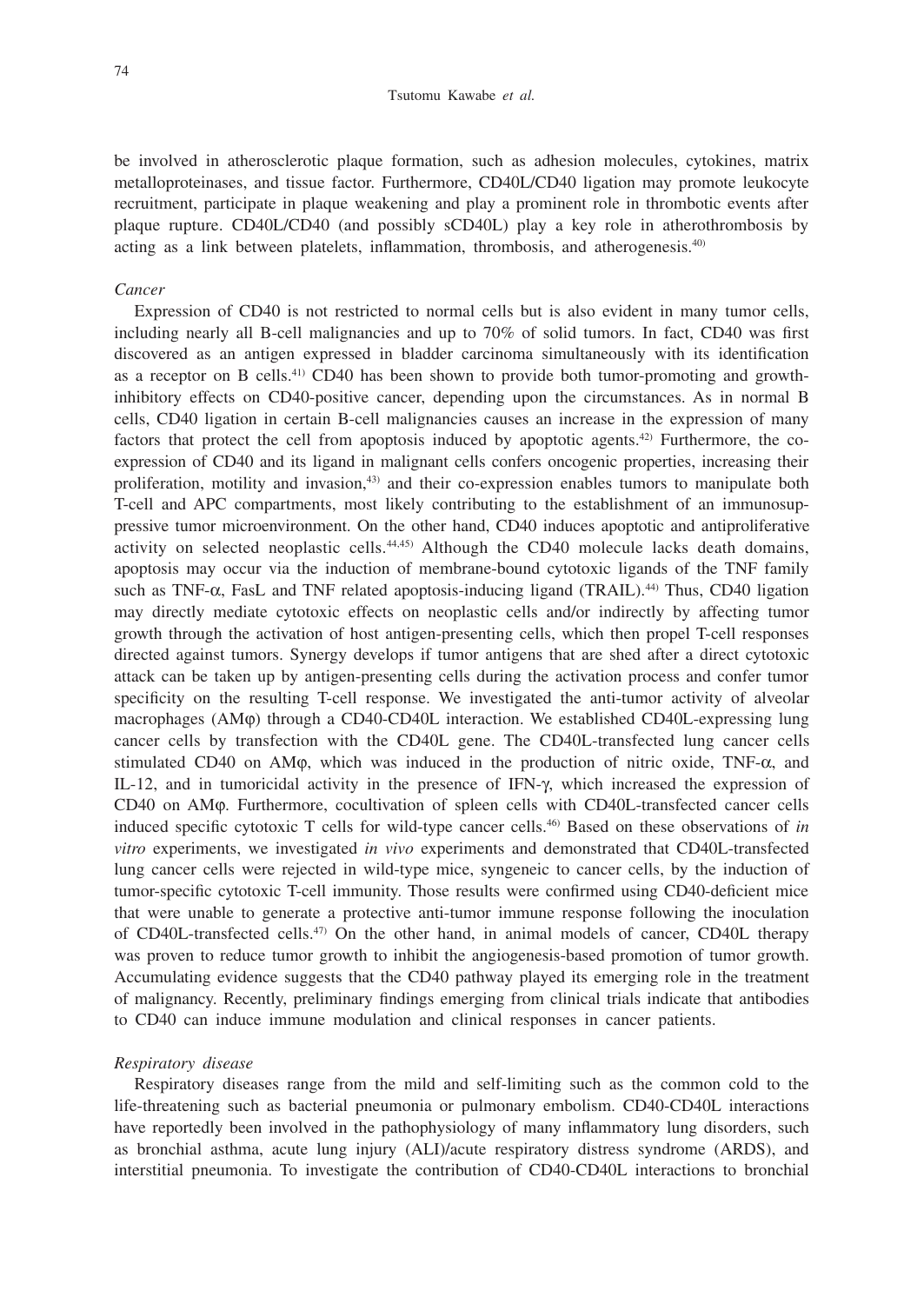asthma, antigen-induced inflammatory responses in the airways have been examined, and their engagement increases the production of inflammatory mediators, suggesting that CD40 ligation favors airway inflammation.48) Recently, silencing the expression of CD40 using small interfering RNA in ovalbumin (OVA) -sensitized mice has also been discovered to attenuate allergy through the inhibition of DC and B cell functions and the generation of regulatory T cells. During allergen sensitization, cooperation between T and B cells through a CD40-CD40L interaction is an indispensable signal to trigger isotype class switching towards IgE. In a model of mice sensitized with grass pollen, the administration of a blocking anti-CD40L antibody during, but not after, the sensitization phase has been established prevents the production of allergen-specific antibody.49) In a mouse model of hyperoxic lung injury, an anti-CD40L antibody, either before or after oxygen exposure, was remarkably effective in reducing, and in many cases preventing, lung injury.<sup>50)</sup> In our group, we investigated the lipopolysaccharide (LPS)-induced lung injury model, focusing on the role of activated AM $\phi$  through CD40.<sup>51)</sup> Activated AM $\phi$  are known to constitute a critical modulator of the lung inflammatory response through the production of various mediators. Without CD40, LPS-induced ALI was significantly reduced in its histological degree of injury and recruitment of neutrophils into the lung. Activation of AMφ through CD40 is involved not only in its amplification by the interaction with CD154 but also in the development of ALI by CD40 itself. Furthermore, we observed the accumulation of surfactant and *Pneumocystis* organisms in the lungs of CD40-deficient mice after long-term exposure to OVA to establish the model of bronchial asthma.<sup>52)</sup> Those mice are a model of secondary pulmonary alveolar proteinosis resulting from *Pneumocystis* infection. In CD40-deficient mice, although the amounts of surfactant-associated protein (SP) production were up-regulated, AMs showed neither phagocytic dysfunction or abnormal differentiation. The CD40-CD154 interaction plays an important role not only in the regulation of SP production, but also in switching the condition within the alveoli from innate immunity to acquired immunity. Since the lung is exposed to inhaled particles and pathogens, the actions of an innate host defense system including the pulmonary collectins such as SP-A and SP-D are important to clear them. There is a possibility that once acquired immunity is developed, activated T cells expressing CD154 could migrate to the alveoli and regulate the production of surfactant in immunocompetent individuals (Fig. 3).



Type II alveolar epithelial cells

**Fig. 3** Immunoregulation of surfactant-associated protein (SP) production in alveoli. Type II alveolar epithelial cells produce four SPs (SP-A, SP-B, SP-C, and SP-D). SP-A and SP-D, which belong to a collectin subgroup as pulmonary collectins, orchestrate innate immunity in the lung. After acquired immunity has supervened, type II alveolar epithelial cells markedly lower the production of SPs by the interaction of CD40 on themselves with CD154 on activated T cells.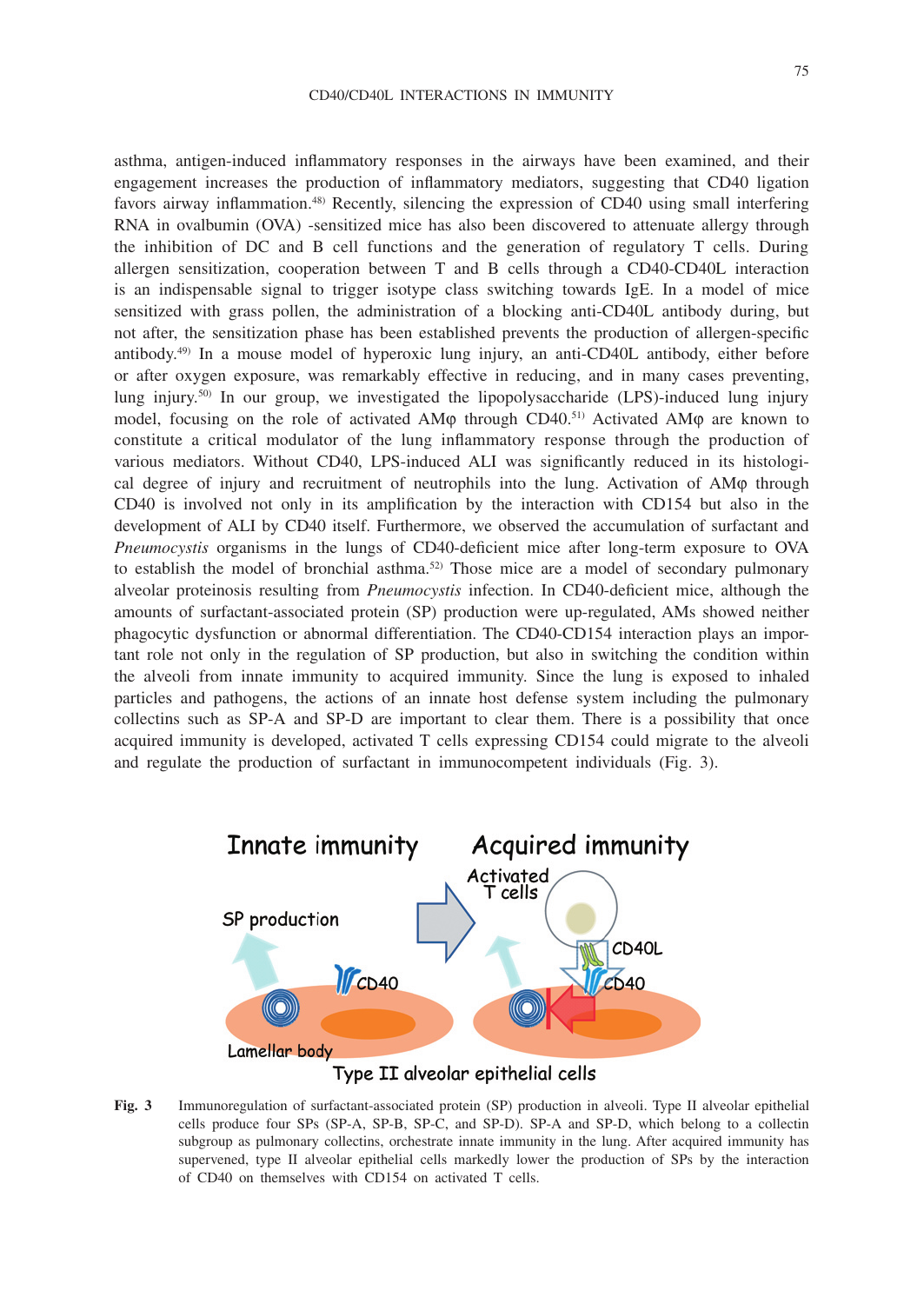### **CONCLUSION**

Our studies on CD40 started to investigate its role in B cell differentiation. However, since evidence began to accumulate indicating that CD40L/CD40 was also critical in the development of cellular immunity, the CD40L/CD40 interaction ultimately had an impact on both humoral and cellular immunity, and eventually on inflammatory responses. The engagement of the CD40 with deregulated amounts of CD154 has been implicated in a number of inflammatory diseases. Although clinical trials using anti-CD154 mAb were halted following the evidence of unanticipated thromboembolic side effects, targeting CD40 rather than CD154 was thought to allow an interruption of the CD40/CD154 interaction between T cells and APCs. A blockade of the CD40-CD40L interaction should provide promising and novel therapeutic methods.

# **REFERENCES**

- 1) Germain RN, Stefanova I. The dynamics of T cell receptor signaling: complex orchestration and the key roles of tempo and cooperation. *Annu Rev Immunol*, 1999; 17: 467–522.
- 2) Croft M. Co-stimulatory members of the TNFR family: keys to effective T-cell immunity? *Nat Rev Immunol*, 2003; 3: 609–620.
- 3) Grewal IS, Flavell RA. CD40 and CD154 in cell-mediated immunity. *Annu Rev Immunol*, 1998; 16: 111–135.
- 4) van Kooten C, Banchereau J. CD40-CD40 ligand. *J Leukoc Biol*, 2000; 67: 2–17.
- 5) SchÖnbeck U, Libby P. The CD40/CD154 receptor/ligand dyad. *Cell Mol Life Sci*, 2001; 58: 4–43.
- 6) Elgueta R, Benson MJ, de Vries VC, Wasiuk A, Guo Y, Noelle RJ. Molecular mechanism and function of CD40/CD40L engagement in the immune system. *Immunol Rev*, 2009; 229: 152–172.
- 7) Wang Y, Kelly CG, Karttunen JT, Whittall T, Lehner PJ, Duncan L, MacAry P, Younson JS, Singh M, Oehlmann W, Cheng G, Bergmeier L, Lehner T. CD40 is a cellular receptor mediating mycobacterial heat shock protein 70 stimulation of CC-chemokines. *Immunity*, 2001; 15: 971–983.
- 8) Brodeur SR, Angelini F, Bacharier LB, Blom AM, Mizoguchi E, Fujiwara H, Plebani A, Notarangelo LD, Dahlback B, Tsitsikov E, Geha RS. C4b-binding protein (C4BP) activates B cells through the CD40 receptor. *Immunity*, 2003; 18: 837–848.
- 9) Loskog AS, Eliopoulos AG. The Janus faces of CD40 in cancer. *Semin Immunol*, 2009; 21: 301–307.
- 10) Matsuzawa A, Tseng PH, Vallabhapurapu S, Luo JL, Zhang W, Wang H, Vignali DA, Gallagher E, Karin M. Essential cytoplasmic translocation of a cytokine receptor-assembled signaling complex. *Science*, 2008; 321: 663–668.
- 11) Graf D, Muller S, Korthauer U, van Kooten C, Weise C, Kroczek RA. A soluble form of TRAP (CD40 ligand) is rapidly released after T cell activation. *Eur J Immunol*, 1995; 25: 1749–1754.
- 12) Andre P, Prasad KS, Denis CV, He M, Papalia JM, Hynes RO, Phillips DR, Wagner DD. CD40L stabilizes arterial thrombi by a beta3 integrin–dependent mechanism. *Nat Med*, 2002; 8: 247–252.
- 13) Leveille C, Bouillon M, Guo W, Bolduc J, Sharif-Askari E, El-Fakhry Y, Reyes-Moreno C, Lapointe R, Merhi Y, Wilkins JA, Mourad W. CD40 ligand binds to alpha5beta1 integrin and triggers cell signaling. *J Biol Chem*, 2007; 282: 5143–5151.
- 14) Zirlik A, Maier C, Gerdes N, MacFarlane L, Soosairajah J, Bavendiek U, Ahrens I, Ernst S, Bassler N, Missiou A, Patko Z, Aikawa M, Schonbeck U, Bode C, Libby P, Peter K. CD40 ligand mediates inflammation independently of CD40 by interaction with Mac-1. *Circulation*, 2007; 115: 1571–1580.
- 15) Callard RE, Armitage RJ, Fanslow WC, Spriggs MK. CD40 ligand and its role in X-linked hyper-IgM syndrome. *Immunol Today*, 1993; 14: 559–564.
- 16) Kawabe T, Naka T, Yoshida K, Tanaka T, Fujiwara H, Suematsu S, Yoshida N, Kishimoto T, Kikutani H. The immune responses in CD40-deficient mice: impaired immunoglobulin class switching and germinal center formation. *Immunity*, 1994; 1: 167–178.
- 17) Castigli E, Alt FW, Davidson L, Bottaro A, Mizoguchi E, Bhan AK, Geha RS. CD40-deficient mice generated by recombination-activating gene-2-deficient blastocyst complementation. *Proc Natl Acad Sci U S A*, 1994; 91: 12135–12139.
- 18) Renshaw BR, Fanslow WC, 3rd, Armitage RJ, Campbell KA, Liggitt D, Wright B, Davison BL, Maliszewski CR. Humoral immune responses in CD40 ligand-deficient mice. *J Exp Med*, 1994; 180: 1889–1900.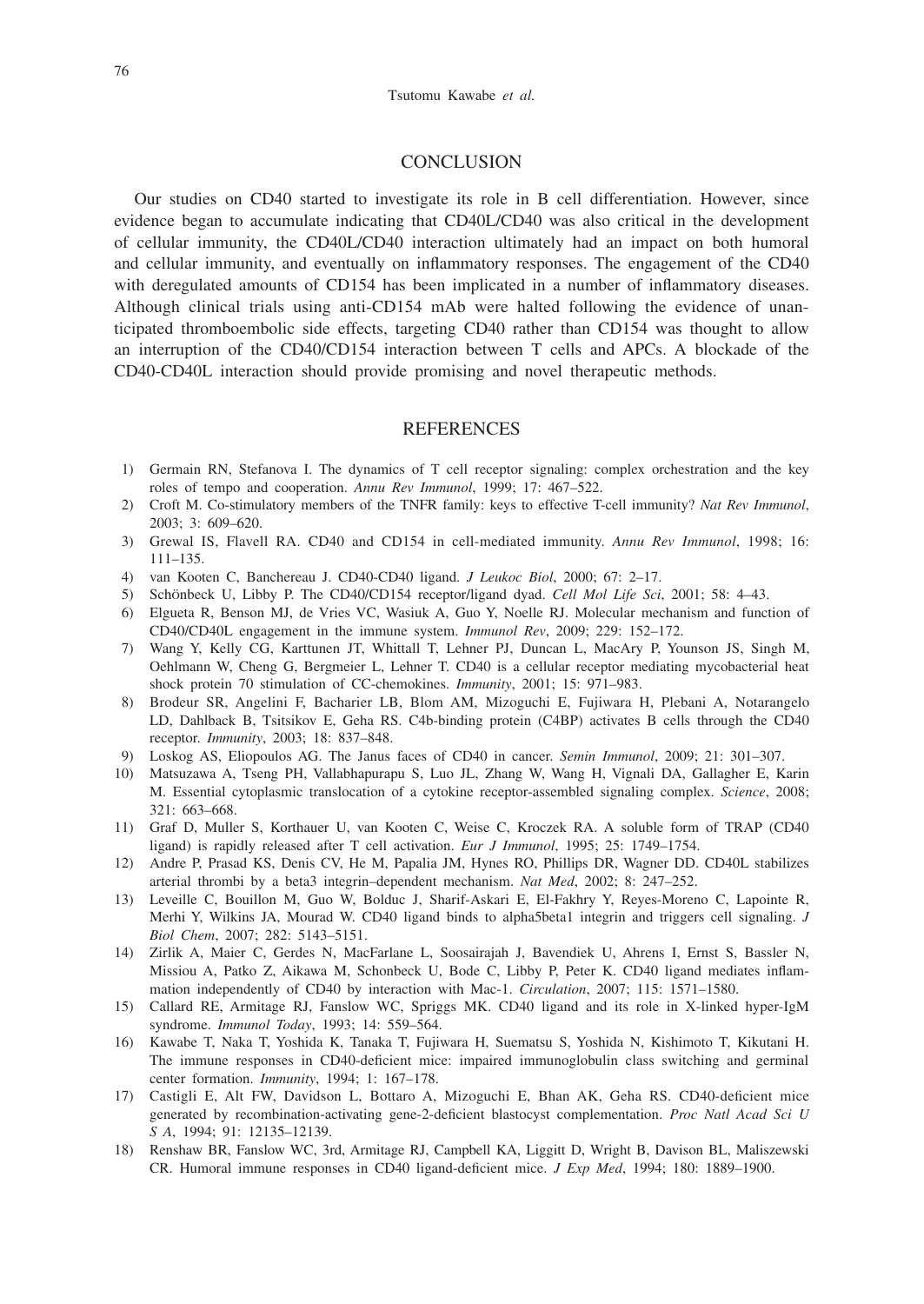- 19) Xu J, Foy TM, Laman JD, Elliott EA, Dunn JJ, Waldschmidt TJ, Elsemore J, Noelle RJ, Flavell RA. Mice deficient for the CD40 ligand. *Immunity*, 1994; 1: 423–431.
- 20) Ferrari S, Giliani S, Insalaco A, Al-Ghonaium A, Soresina AR, Loubser M, Avanzini MA, Marconi M, Badolato R, Ugazio AG, Levy Y, Catalan N, Durandy A, Tbakhi A, Notarangelo LD, Plebani A. Mutations of CD40 gene cause an autosomal recessive form of immunodeficiency with hyper IgM. *Proc Natl Acad Sci U S A*, 2001; 98: 12614–12619.
- 21) Wakayama H, Hasegawa Y, Kawabe T, Saito H, Kikutani H, Shimokata K. IgG-mediated anaphylaxis via Fc gamma receptor in CD40-deficient mice. *Clin Exp Immunol*, 1998; 114: 154–160.
- 22) Wakayama H, Hasegawa Y, Kawabe T, Hara T, Matsuo S, Mizuno M, Takai T, Kikutani H, Shimokata K. Abolition of anti-glomerular basement membrane antibody-mediated glomerulonephritis in FcRgammadeficient mice. *Eur J Immunol*, 2000; 30: 1182–1190.
- 23) Caux C, Massacrier C, Vanbervliet B, Dubois B, Van Kooten C, Durand I, Banchereau J. Activation of human dendritic cells through CD40 cross-linking. *J Exp Med*, 1994; 180: 1263–1272.
- 24) Kamanaka M, Yu P, Yasui T, Yoshida K, Kawabe T, Horii T, Kishimoto T, Kikutani H. Protective role of CD40 in Leishmania major infection at two distinct phases of cell-mediated immunity. *Immunity*, 1996; 4: 275–281.
- 25) Cella M, Scheidegger D, Palmer-Lehmann K, Lane P, Lanzavecchia A, Alber G. Ligation of CD40 on dendritic cells triggers production of high levels of interleukin-12 and enhances T cell stimulatory capacity: T-T help via APC activation. *J Exp Med*, 1996; 184: 747–752.
- 26) Grewal IS, Xu J, Flavell RA. Impairment of antigen-specific T-cell priming in mice lacking CD40 ligand. *Nature*, 1995; 378: 617–620.
- 27) Agarwal A, Newell KA. The role of positive costimulatory molecules in transplantation and tolerance. *Curr Opin Organ Transplant*, 2008; 13: 366–372.
- 28) Vonderheide RH. Prospect of targeting the CD40 pathway for cancer therapy. *Clin Cancer Res*, 2007; 13: 1083–1088.
- 29) Gerritse K, Laman JD, Noelle RJ, Aruffo A, Ledbetter JA, Boersma WJ, Claassen E. CD40-CD40 ligand interactions in experimental allergic encephalomyelitis and multiple sclerosis. *Proc Natl Acad Sci U S A*, 1996; 93: 2499–2504.
- 30) Durie FH, Fava RA, Foy TM, Aruffo A, Ledbetter JA, Noelle RJ. Prevention of collagen-induced arthritis with an antibody to gp39, the ligand for CD40. *Science*, 1993; 261: 1328–1330.
- 31) Carayanniotis G, Masters SR, Noelle RJ. Suppression of murine thyroiditis via blockade of the CD40-CD40L interaction. *Immunology*, 1997; 90: 421–426.
- 32) Bagenstose LM, Agarwal RK, Silver PB, Harlan DM, Hoffmann SC, Kampen RL, Chan CC, Caspi RR. Disruption of CD40/CD40-ligand interactions in a retinal autoimmunity model results in protection without tolerance. *J Immunol*, 2005; 175: 124–130.
- 33) Namba K, Ogasawara K, Kitaichi N, Morohashi T, Sasamoto Y, Kotake S, Matsuda H, Iwabuchi K, Iwabuchi C, Ohno S, Onoe K. Amelioration of experimental autoimmune uveoretinitis by pretreatment with a pathogenic peptide in liposome and anti-CD40 ligand monoclonal antibody. *J Immunol*, 2000; 165: 2962–2969.
- 34) Danese S, Sans M, Fiocchi C. The CD40/CD40L costimulatory pathway in inflammatory bowel disease. *Gut*, 2004; 53: 1035–1043.
- 35) Balasa B, Krahl T, Patstone G, Lee J, Tisch R, McDevitt HO, Sarvetnick N. CD40 ligand-CD40 interactions are necessary for the initiation of insulitis and diabetes in nonobese diabetic mice. *J Immunol*, 1997; 159: 4620–4627.
- 36) Munroe ME, Arbiser JL, Bishop GA. Honokiol, a natural plant product, inhibits inflammatory signals and alleviates inflammatory arthritis. *J Immunol*, 2007; 179: 753–763.
- 37) Wagner DH, Jr., Newell E, Sanderson RJ, Freed JH, Newell MK. Increased expression of CD40 on thymocytes and peripheral T cells in autoimmunity: a mechanism for acquiring changes in the peripheral T cell receptor repertoire. *Int J Mol Med*, 1999; 4: 231–242.
- 38) Waid DM, Vaitaitis GM, Wagner DH, Jr. Peripheral CD4loCD40+ auto-aggressive T cell expansion during insulin-dependent diabetes mellitus. *Eur J Immunol*, 2004; 34: 1488–1497.
- 39) Wagner DH, Jr., Vaitaitis G, Sanderson R, Poulin M, Dobbs C, Haskins K. Expression of CD40 identifies a unique pathogenic T cell population in type 1 diabetes. *Proc Natl Acad Sci U S A*, 2002; 99: 3782–3787.
- 40) Aukrust P, Damas JK, Solum NO. Soluble CD40 ligand and platelets: self-perpetuating pathogenic loop in thrombosis and inflammation? *J Am Coll Cardiol*, 2004; 43: 2326–2328.
- 41) Paulie S, Koho H, Ben-Aissa H, Hansson Y, Lundblad ML, Perlmann P. Monoclonal antibodies to antigens